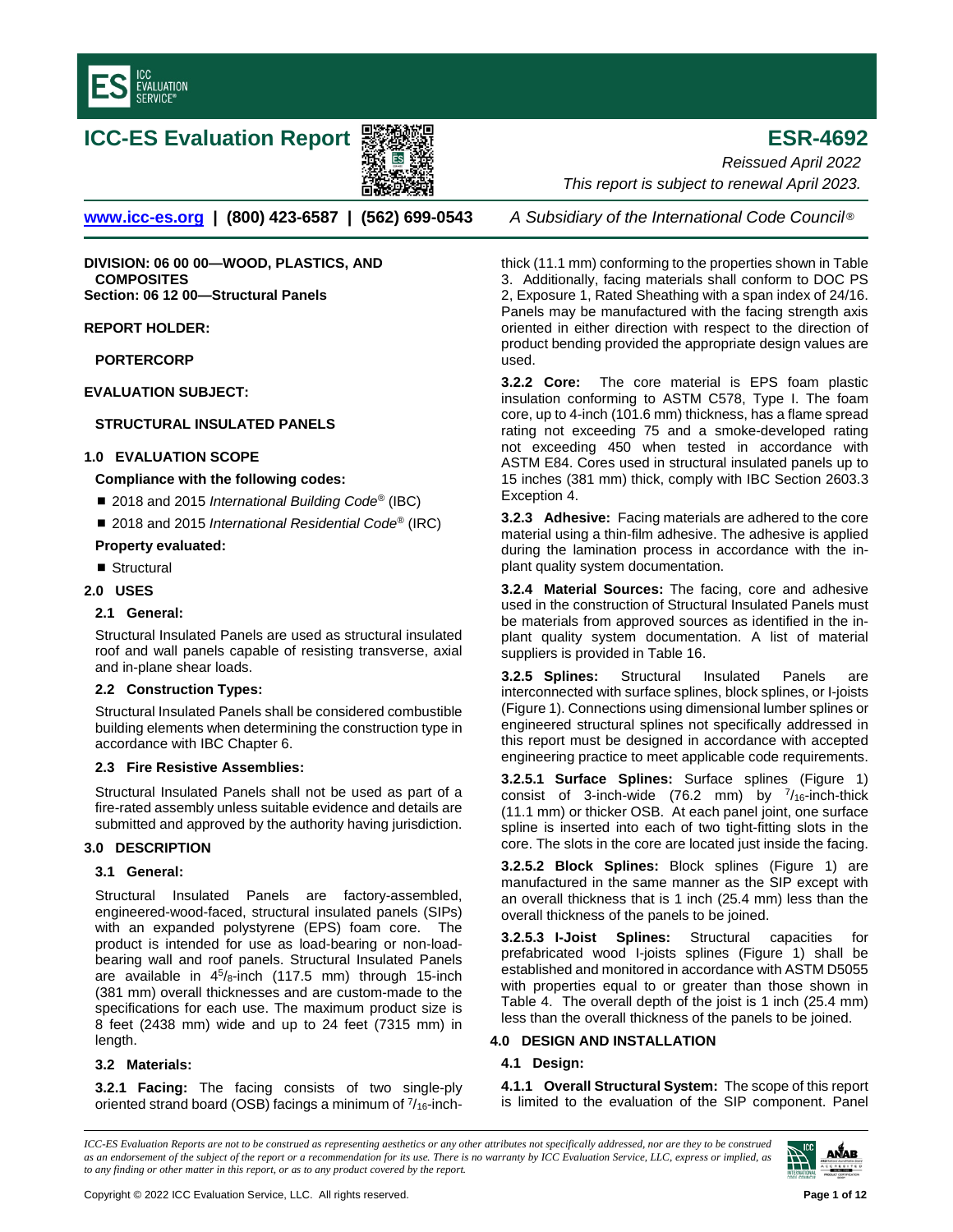connections and other details related to incorporation of the product into the overall structural system of a building are beyond the scope of this report.

**4.1.2 Design Approval:** Where required by the authority having jurisdiction, structures using Structural Insulated Panels shall be designed by a registered design professional. Construction documents, including engineering calculations and drawings providing floor plans, window details, door details and connector details, shall be submitted to the code official when application is made for a permit. The individual preparing such documents shall possess the necessary qualifications as required by the applicable code and the professional registration laws of the state where the construction is undertaken. Approved construction documents shall be available at all times on the jobsite during installation.

**4.1.3 Design Loads:** Design loads to be resisted by the product shall be as required under the applicable code. Loads on the panels shall not exceed the loads noted in this report. Where loading conditions result in superimposed stresses, the sum of the ratio of actual loads over allowable loads shall not exceed one. Calculations demonstrating that the loads applied are less than the allowable loads described in this report shall be submitted to the code official for approval.

**4.1.4 Allowable Loads:** Allowable axial, transverse and in-plane shear loads may be calculated using the panel properties provided in Tables 1, 2 and 4 or selected from Tables 5 through 15. For loading conditions not specifically addressed herein, structural members designed in accordance with accepted engineering practice shall be provided to meet applicable code requirements.

**4.1.5 Concentrated Loads:** Axial loads shall be applied to the product through continuous members such as structural insulated roof or floor panels or repetitive members such as joists, trusses or rafters spaced at regular intervals of 24 inches (610 mm) on center or less. Such members shall be fastened to a rim board or similar member to distribute the load to the product. For other loading conditions, reinforcement shall be provided. This reinforcement shall be designed in accordance with accepted engineering practice.

**4.1.6 Eccentric and Side Loads:** Axial loads shall be applied concentrically to the top of the product. Loads shall not be applied eccentrically or through framing attached to one side of the panel (such as balloon framing) except where additional engineering documentation is provided.

**4.1.7 Openings:** Openings in panels are permitted when the header depth is at least 12 inches (305 mm), and the interior of the opening is reinforced with minimum 0.42 SG lumber graded #2 around the perimeter, secured in place with not less than 0.131-inch x  $2^{1}/2$ -inch (2.9 mm x 63.5 mm) nails, spaced 6 inches (152 mm) on center. The panels are not used to resist in-plane shear loads. SIP splines are not permitted within 6 inches of the end of the header and are not permitted within the header. Allowable loads for maximum header spans of 36 inches may be selected from Tables 10 and 12. Allowable loads for maximum header spans of 72 inches (1829 mm) may be selected from Tables 11 and 13. Openings in panels beyond the scope of this report shall be reinforced with wood or steel designed in accordance with accepted engineering practice to resist all loads applied to the opening as required by the adopted code. Details for door and window openings shall be provided to clarify the manner of supporting axial, transverse and/or in-plane shear loads at openings. Such

**4.1.8 In-Plane Shear Design:** Shear walls utilizing block or surface splines shall be sized to resist all code required wind and seismic loads without exceeding the allowable loads provided herein. Shear wall chords, hold-downs and connections to transfer shear forces between the wall and surrounding structure shall be designed in accordance with accepted engineering practice. Allowable strengths for SIP shear walls with structural splines along each panel edge shall be designed in accordance with accepted engineering practice and are subject to the limitations for wood sheathed shear walls.

**4.1.9 Seismic Design Categories A, B, and C:** Use of the shear wall configurations in Table 14 is limited to structures in Seismic Design Categories A, B and C. Where SIPs are used to resist seismic forces the following factors shall be used for design: Response Modification Coefficient, *R* = 2.0; System Overstrength Factor, *Ω<sup>0</sup>* = 2.5; Deflection Amplification Factor,  $C_d = 2.0$ . The maximum panel heightto-width ratio shall be 2:1.

**4.1.10 Horizontal Diaphragms:** Horizontal diaphragms shall be sized to resist all code required wind and seismic loads without exceeding the allowable loads provided herein. Diaphragm chords and connections to transfer shear forces between the diaphragm and surrounding structure shall be designed in accordance with accepted engineering practice. The maximum diaphragm length-to-width ratio shall not exceed 3:1.

**4.1.11 Combined Loads:** Panels subjected to any combination of transverse, axial or in-plane shear loads shall be analyzed utilizing a straight-line interaction.

**4.1.12 Panel Reinforcements:** Allowable transverse loads for panels reinforced with I-joists meeting the minimum properties shown in Table 4 are presented in Table 8. Panels reinforced with I-joists have not been evaluated for use in wall applications. Panels reinforced with I-joist splines may be designed in accordance with accepted engineering practice.

### **4.2 Installation:**

**4.2.1 General:** Structural Insulated Panels shall be fabricated, identified and erected in accordance with this report, the approved construction documents and the applicable codes. In the event of a conflict between the manufacturer's published installation instructions and this report, this report shall govern. Approved construction documents shall be available at all times on the jobsite during installation.

**4.2.2 Splines:** Structural Insulated Panels are interconnected at the panel edges through the use of a spline. The spline type may be of any configuration listed in Section 3.2.5 as required by the specific design. The spline shall be secured in place with not less than 0.131-inch x  $2^{1}/2$ -inch (2.9 mm x 63.5 mm) nails, spaced 6 inches on center on both sides of the panel, or an approved equivalent fastener. All joints shall be sealed in accordance with the SIP manufacturer's installation instructions. Alternate spline connections may be required for panels subjected to inplane shear forces. Such panels shall be interconnected exactly as required in Tables 14 and 15 or as directed by the designer.

**4.2.3 Plates:** The top and bottom plates of the panels shall be dimensional or engineered lumber sized to match the core thickness of the panel. The plates shall be secured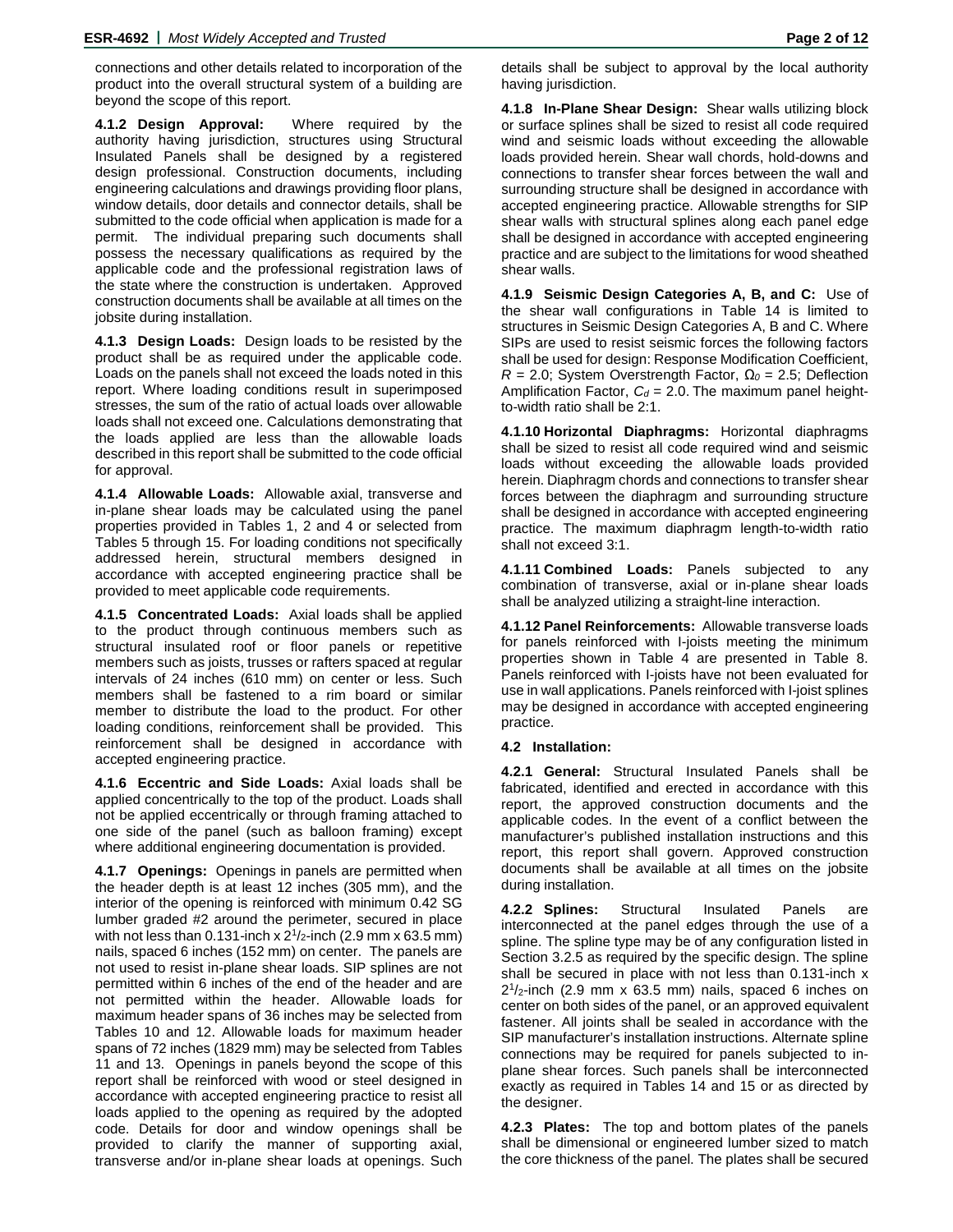using not less than 0.131-inch  $x$  2<sup>1</sup>/<sub>2</sub>-inch (2.9 mm  $x$ 63.5 mm) nails, spaced 6 inches on center on both sides of the panel, or an approved equivalent fastener. A second top plate of  $1\frac{1}{8}$ -inch (29 mm) minimum thickness dimensional or engineered lumber with a specific gravity of 0.42 that is cut to the full thickness of the panel shall be secured to the first top plate using  $0.131$ -inch x 3-inch  $(2.9 \text{ mm} \times 76 \text{ mm})$ nails or an approved equivalent fastener.

**4.2.4 Cutting and Notching:** No field cutting or routing of the panels shall be permitted except as shown on approved construction documents.

**4.2.5 Protection from Decay:** SIPs that rest on exterior foundation walls shall not be located within 8 inches of exposed earth. SIPs supported by concrete or masonry that is in direct contact with earth shall be protected from the concrete or masonry by a moisture barrier.

**4.2.6 Protection from Termites:** In areas subject to damage from termites, SIPs shall be protected from termites using an approved method. Panels shall not be installed below grade or in contact with earth.

**4.2.7 Heat-Producing Fixtures:** Heat-producing fixtures shall not be installed in the panels unless protected by a method approved by the code official or documented in test reports. This limitation shall not be interpreted to prohibit heat-producing elements with suitable protection.

**4.2.8 Plumbing Installation Restrictions:** Plumbing and waste lines may extend at right angles through the wall panels but are not permitted vertically within the core. Lines shall not interrupt splines or panel plates unless approved by a registered design professional.

### **4.2.9 Voids and Holes:**

**4.2.9.1 Voids in Core:** In lieu of openings designed in accordance with Section 4.1.7, the following voids are permitted. Voids may be provided in the panel core during fabrication at predetermined locations only. Voids parallel to the panel span shall be limited to a single 1-inch-maximumdiameter (25.4 mm) hole. Such voids shall be spaced a minimum of 4 feet (1219 mm) on center measured perpendicular to the panel span. Two  $\frac{1}{2}$ -inch-diameter (12.7 mm) holes may be substituted for the single 1-inch hole provided they are maintained parallel and within 2 inches of each other. Voids perpendicular to the panel span shall be limited to a single 1-inch-maximum-diameter (25.4 mm) hole placed not closer than 16 inches (406 mm) from the support. Additional voids in the same direction shall be spaced not less than 28 inches (711 mm) on center.

**4.2.9.2 Holes in Panels:** Holes may be placed in panels during fabrication at predetermined locations only. Holes shall be limited to 4 inches by 4 inches (102 mm by 102 mm) square. The minimum distance between holes shall not be less than 4 feet (1219 mm) on center measured perpendicular to the panel span and 24 inches (610 mm) on center measured parallel to the panel span. Not more than three holes shall be permitted in a single line parallel to the panel span. The holes may intersect voids permitted elsewhere in this report.

### **4.2.10 Panel Cladding:**

**4.2.10.1 Roof Covering:** The roof covering, underlayment and flashing shall comply with the applicable codes. All roofing materials must be installed in accordance with the manufacturer's installation instructions. The use of roof coverings requiring the application of heat during installation shall be reviewed and approved by a registered design professional.

**4.2.10.2 Exterior Wall Covering:** Panels shall be covered on the exterior by a water-resistive barrier as required by the applicable code. The water-resistive barrier shall be attached with flashing in such a manner as to provide a continuous water-resistive barrier behind the exterior wall veneer. The exterior facing of the SIP wall shall be covered with weather protection as required by the adopted building code or other approved materials.

**4.2.11 Interior Finish:** The SIP foam plastic core shall be separated from the interior of the building by an approved thermal barrier of ½-inch (12.7 mm) gypsum wallboard or equivalent thermal barrier where required by IBC Section 2603.4.

### **5.0 CONDITIONS OF USE**

The Structural Insulated Panels described in this report comply with, or are a suitable alternative to what is specified in, those codes listed in Section 1.0 of this report, subject to the following conditions:

- **5.1** Installation complies with this report and the approved construction documents.
- **5.2** This report applies only to the panel thicknesses specifically listed herein.
- **5.3** In-use panel heights/spans shall not exceed the values listed herein. Extrapolation beyond the values listed herein is not permitted.
- **5.4** The panels are manufactured at the production facility listed in Section 7.2 of this evaluation report.

#### **6.0 EVIDENCE SUBMITTED**

- **6.1** Reports of axial load, transverse load, and in-plane racking shear tests of panels, conducted in accordance with the general guidelines of ASTM E72.
- **6.2** Reports of diaphragm tests of panels, conducted in accordance with ASTM E455.

# **7.0 IDENTIFICATION**

- **7.1** Structural Insulation Panels are identified with the following information:
- **7.1.1** The ICC-ES Evaluation Report number (ESR-4692).
- **7.1.2** Project or batch number
- **7.2** The report holder's contact information is the following:

**PORTERCORP 4240 NORTH 136th AVENUE HOLLAND, MI 49424**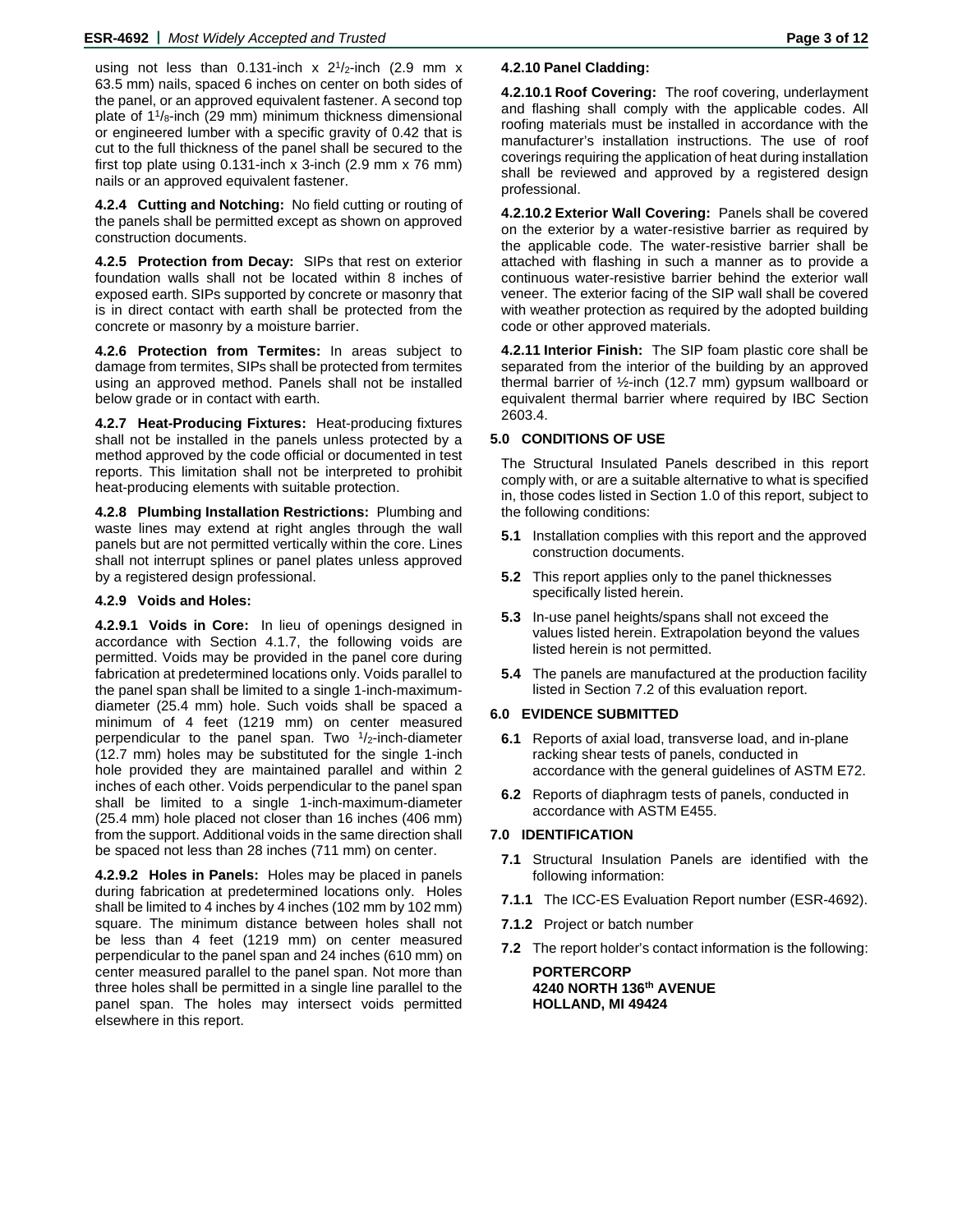| Property                                        | <b>Weak-Axis Bending</b> | <b>Strong-Axis Bending</b> |
|-------------------------------------------------|--------------------------|----------------------------|
| Allowable Tensile Stress, $F_t$ (psi)           | 245                      | 495                        |
| Allowable Compressive Stress, $F_c$ (psi)       | 340                      | 580                        |
| Elastic Modulus (Bending), E <sub>b</sub> (psi) | 738900                   | 658800                     |
| Shear Modulus, G (psi)                          | 270                      | 405                        |
| Allowable Core Shear Stress, $F_v$ (psi)        | 4.5                      | 5.0                        |
| Core Compressive Modulus, $E_c$ (psi)           | 360                      | 360                        |
| Reference Depth, $h_0$ (in.)                    | 4.625                    | 4.625                      |
| Shear Depth Factor Exponent, m                  | 0.84                     | 0.86                       |
| Face Peeling Factor, C <sub>p</sub>             | 0.4                      | 0.4                        |

**TABLE 1—BASIC PROPERTIES1**

For **SI:** 1 inch = 25.4 mm; 1 psi = 6894.8 Pa.<br><sup>1</sup> All properties are based on a minimum panel width of 24-in.

| Panel<br>Thickness, h<br>(in.) | Core<br>Thickness, c<br>(in.) | Dead<br>Weight, $w_d$<br>(psf) | Facing<br>Area, $A_f$<br>$(in.^2fft)$ | <b>Shear</b><br>Area, A <sub>v</sub><br>$(in.^2/ft)$ | <b>Moment of</b><br>Inertia, I<br>(in.4ft) | <b>Section</b><br>Modulus, S<br>(in.3ft) | <b>Radius of</b><br>Gyration, r<br>(in.) | Centroid-<br>to-Facing<br>Dist., y <sub>c</sub><br>(in.) |
|--------------------------------|-------------------------------|--------------------------------|---------------------------------------|------------------------------------------------------|--------------------------------------------|------------------------------------------|------------------------------------------|----------------------------------------------------------|
| 4.625                          | 3.75                          | 3.2                            | 10.5                                  | 50.3                                                 | 46.0                                       | 19.9                                     | 2.09                                     | 2.31                                                     |
| 6.50                           | 5.625                         | 3.3                            | 10.5                                  | 72.8                                                 | 96.5                                       | 29.7                                     | 3.03                                     | 3.25                                                     |
| 8.25                           | 7.375                         | 3.5                            | 10.5                                  | 93.8                                                 | 160.2                                      | 38.8                                     | 3.91                                     | 4.13                                                     |
| 10.25                          | 9.375                         | 3.6                            | 10.5                                  | 117.8                                                | 252.7                                      | 49.3                                     | $\sim$ $\sim$                            | $\sim$                                                   |
| 12.25                          | 11.375                        | 3.8                            | 10.5                                  | 141.8                                                | 366.3                                      | 59.8                                     | $\sim$                                   | $\sim$                                                   |
| 15                             | 14.125                        | 4.0                            | 10.5                                  | 174.8                                                | 556.7                                      | 74.2                                     | $\overline{\phantom{m}}$                 | --                                                       |

### **TABLE 2—SECTION PROPERTIES**

For SI: 1 inch = 25.4 mm; 1 foot = 304.8 mm; 1 psf = 47.88 Pa.; 1 in.<sup>2</sup>/ft = 2116.66mm<sup>2</sup>/m 1 in.<sup>3</sup> = 16387.064 mm<sup>3</sup>; 1 in.<sup>4</sup>/ft = 1365588.67mm<sup>4</sup>/m

### **TABLE 3—OSB FACING MINIMUM PROPERTIES**

| <b>Thickness</b><br>(in.) | <b>Flatwise Stiffness</b><br>$(Ib-fin.^2$ ft) |        |       | <b>Flatwise Strength</b><br>$(Ib - in$ /ft) | Tension<br>(lb./ft) | Densitv<br>(pcf) |    |
|---------------------------|-----------------------------------------------|--------|-------|---------------------------------------------|---------------------|------------------|----|
|                           | Alona                                         | Across | Alona | Across                                      | Alona               | Across           |    |
| 7/16                      | 54.700                                        | 27.100 | 950   | 870                                         | 6.800               | 6.500            | 35 |

For **SI:** 1 inch = 25.4 mm; 1 foot = 304.8 mm; 1 lbf = 4.448 N; 1 pcf = 0.006366 N/m<sup>3</sup>; 1 lbf-in/ft = 370.833 N-mm/m; 1 lbf/ft = 14.59 N/m; 1 lb<sub>f</sub>-in.<sup>2</sup>/ft = 9419.167 N-mm/m

### **TABLE 4—MINIMUM I-JOIST PROPERTIES FOR USE AS REINFORCEMENTS1**

| Depth | <b>Bending Stiffness</b>           | <b>Moment Capacity</b> | <b>Shear Capacity</b> | <b>Coefficient of Shear Deflection</b> |
|-------|------------------------------------|------------------------|-----------------------|----------------------------------------|
|       |                                    | М                      |                       |                                        |
| (in.) | ( $10 - in.^2$ ) x 10 <sup>6</sup> | (lb←ft)                | (Ib)                  | $(lb_0) \times 10^6$                   |
| 9.25  | 185                                | 2715                   | 1155                  | 4.81                                   |
| 11.25 | 296                                | 3410                   | 1405                  | 5.85                                   |
| 14    | 482                                | 4270                   | 1710                  | 7.28                                   |

For **SI:** 1 inch = 25.4 mm; 1 foot = 304.8 mm; 1 lbf = 4.448 N; 1lbf-in.2 = 2870.962 N-mm

<sup>1</sup> Properties are based on certification in accordance with ASTM D5055 or equivalent.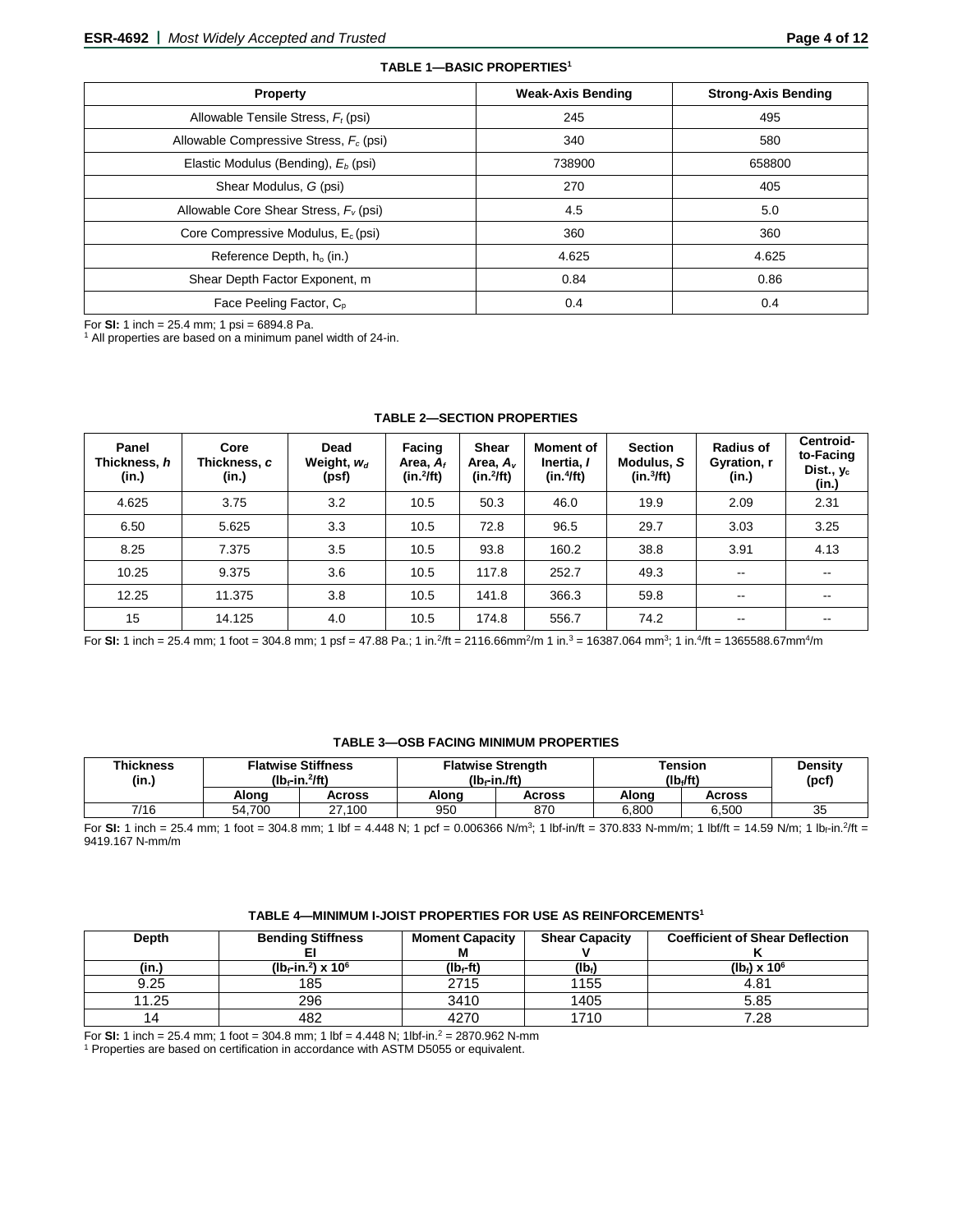### **TABLE 5—ALLOWABLE ROOF UNIFORM TRANSVERSE LOADS, BLOCKED BEARING, SHORT DURATION (PSF) 1, 4**

|                    |                               | <b>PANEL THICKNESS</b><br>(inch) |               |                          |                               |                          |              |                               |                          |  |  |  |
|--------------------|-------------------------------|----------------------------------|---------------|--------------------------|-------------------------------|--------------------------|--------------|-------------------------------|--------------------------|--|--|--|
| Panel              |                               | $4^{5}/_{8}$                     |               |                          | $6^{1}/_{2}$                  |                          | $8^{1}/_{4}$ |                               |                          |  |  |  |
| Length (ft)        | Deflection Limit <sup>2</sup> |                                  |               |                          | Deflection Limit <sup>2</sup> |                          |              | Deflection Limit <sup>2</sup> |                          |  |  |  |
|                    | L/180                         | L/240                            | L/360         | L/180                    | L/240                         | L/360                    | L/180        | L/240                         | L/360                    |  |  |  |
| 8 WAB <sup>3</sup> | 50                            | 40                               | 27            | 73                       | 64                            | 43                       | 80           | 80                            | 58                       |  |  |  |
| 8                  | 68                            | 51                               | 34            | 82                       | 82                            | 56                       | 90           | 90                            | 78                       |  |  |  |
| 10                 | 45                            | 33                               | 22            | 63                       | 57                            | 38                       | 68           | 68                            | 54                       |  |  |  |
| 12                 | 30                            | 23                               | 15            | 51                       | 40                            | 27                       | 55           | 55                            | 39                       |  |  |  |
| 14                 | 21                            | 16                               | $\sim$        | 39                       | 29                            | 19                       | 46           | 43                            | 29                       |  |  |  |
| 16                 | $\sim$                        | --                               | $\sim$        | 29                       | 22                            | 14                       | 40           | 33                            | 22                       |  |  |  |
| 18                 | $\sim$ $\sim$                 | $\sim$ $\sim$                    | $\sim$ $\sim$ | 22                       | 16                            | $\overline{\phantom{a}}$ | 34           | 25                            | 17                       |  |  |  |
| 20                 | $\sim$ $\sim$                 | $\sim$ $\sim$                    | $\sim$ $\sim$ | $\overline{\phantom{a}}$ | $\overline{\phantom{m}}$      | $\sim$ $\sim$            | 26           | 20                            | 13                       |  |  |  |
| 22                 | $\sim$ $\sim$                 | --                               | $\sim$ $\sim$ | $\overline{\phantom{a}}$ | $\overline{\phantom{a}}$      | $\sim$ $\sim$            | 21           | 15                            | $\overline{\phantom{a}}$ |  |  |  |
| 24                 | $\overline{\phantom{m}}$      | --                               | --            | $\overline{\phantom{m}}$ | $\overline{\phantom{m}}$      | $- -$                    | 17           | 12                            | $\overline{\phantom{a}}$ |  |  |  |

For **SI:** 1 inch = 25.4 mm; 1 foot = 304.8 mm; 1 psf = 47.88 Pa.

*See Table 6 for notes.*

| TABLE 6-ALLOWABLE ROOF UNIFORM TRANSVERSE LOADS, BLOCKED BEARING, |
|-------------------------------------------------------------------|
| <b>SHORT DURATION (PSF)</b> <sup>1, 4</sup>                       |

|                     |                               | <b>PANEL THICKNESS</b><br>(inch) |       |       |                               |       |       |                               |       |  |  |  |  |
|---------------------|-------------------------------|----------------------------------|-------|-------|-------------------------------|-------|-------|-------------------------------|-------|--|--|--|--|
| <b>Panel Length</b> |                               | $10^{1}/_{4}$                    |       |       | $12^{1}/_{4}$                 |       | 15    |                               |       |  |  |  |  |
| (f <sup>t</sup> )   | Deflection Limit <sup>2</sup> |                                  |       |       | Deflection Limit <sup>2</sup> |       |       | Deflection Limit <sup>2</sup> |       |  |  |  |  |
|                     | L/180                         | L/240                            | L/360 | L/180 | L/240                         | L/360 | L/180 | L/240                         | L/360 |  |  |  |  |
| $8$ WAB $3$         | 88                            | 88                               | 75    | 93    | 96                            | 96    | 108   | 108                           | 108   |  |  |  |  |
| 8                   | 98                            | 98                               | 98    | 107   | 107                           | 107   | 121   | 121                           | 121   |  |  |  |  |
| 10                  | 73                            | 73                               | 73    | 79    | 79                            | 79    | 87    | 87                            | 87    |  |  |  |  |
| 12                  | 59                            | 59                               | 54    | 63    | 63                            | 63    | 68    | 68                            | 68    |  |  |  |  |
| 14                  | 49                            | 49                               | 41    | 52    | 52                            | 52    | 56    | 56                            | 56    |  |  |  |  |
| 16                  | 42                            | 42                               | 31    | 44    | 44                            | 41    | 47    | 47                            | 47    |  |  |  |  |
| 18                  | 37                            | 36                               | 24    | 39    | 39                            | 32    | 41    | 41                            | 41    |  |  |  |  |
| 20                  | 32                            | 29                               | 19    | 34    | 34                            | 26    | 36    | 36                            | 36    |  |  |  |  |
| 22                  | 29                            | 23                               | 15    | 31    | 31                            | 21    | 33    | 33                            | 29    |  |  |  |  |
| 24                  | 25                            | 19                               | 12    | 28    | 26                            | 17    | 29    | 29                            | 24    |  |  |  |  |

For **SI:** 1 inch = 25.4 mm; 1 foot = 304.8 mm; 1 psf = 47.88 Pa.

<sup>1</sup> Table values assume a simply supported panel with  $1\frac{1}{2}$  in. of continuous bearing on facing at supports (C<sub>p</sub> = 1.0) with solid wood plates at bearing locations. Values do not include the dead weight of the panel.

<sup>2</sup> Deflection limit shall be selected by building designer based on the serviceability requirements of the structure and the requirements of adopted building

code. Values are based on loads of short duration only and do not consider the effects of creep.<br><sup>3</sup> Tabulated values are based on the strong-axis of the facing material oriented parallel to the direction of panel bending. of the facing material; the strong-axis of the facing material is oriented perpendicular to the direction of panel bending.

<sup>4</sup> Permanent loads, such as dead load, shall not exceed 0.50 times the tabulated load.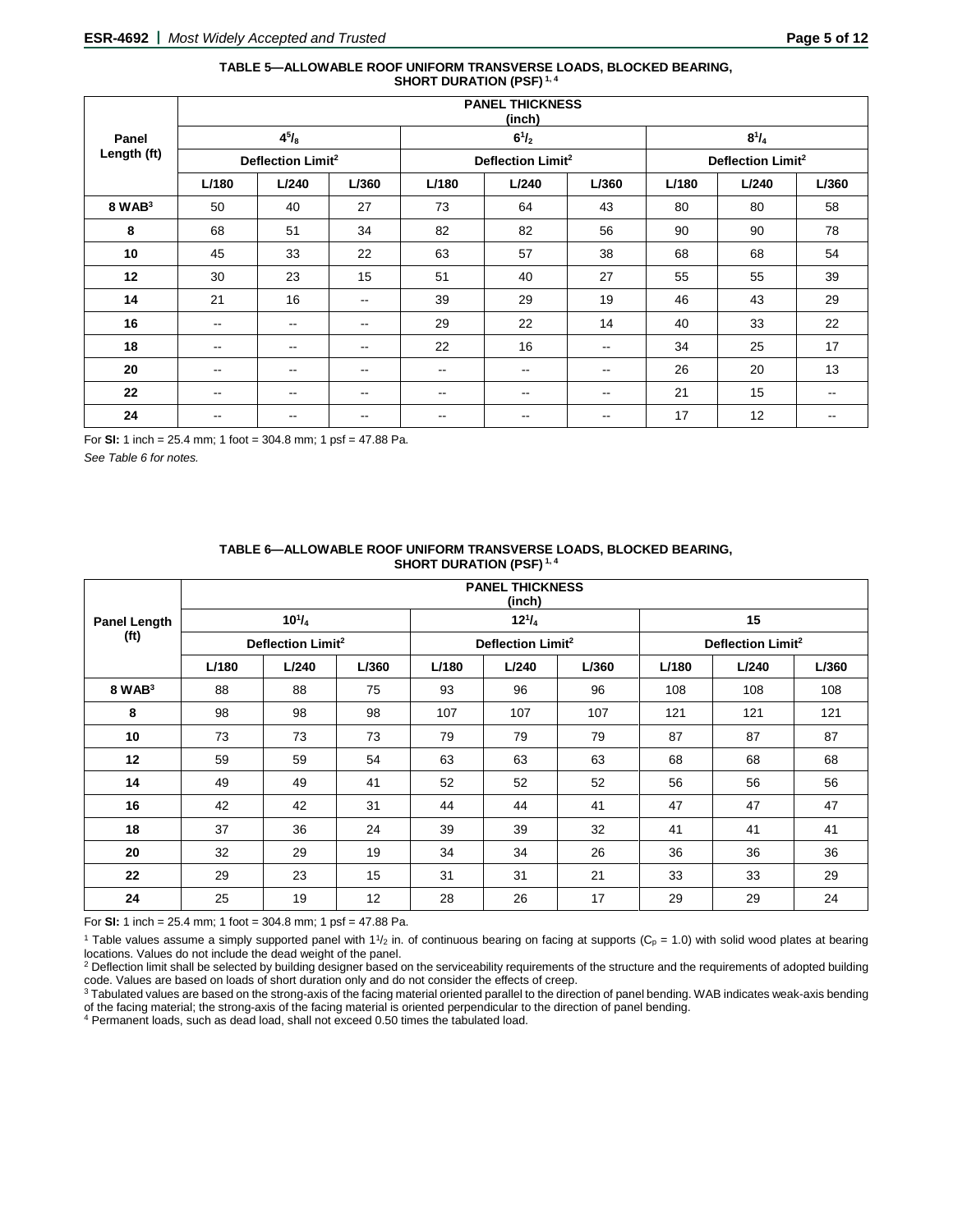| TABLE 7—ALLOWABLE WALL UNIFORM TRANSVERSE LOADS (PSF) <sup>1,4</sup> |
|----------------------------------------------------------------------|
|----------------------------------------------------------------------|

|             | <b>PANEL THICKNESS</b><br>(inch) |              |               |               |                               |                          |       |                               |       |  |  |
|-------------|----------------------------------|--------------|---------------|---------------|-------------------------------|--------------------------|-------|-------------------------------|-------|--|--|
| Panel       |                                  | $4^{5}/_{8}$ |               |               | $6^{1}_{2}$                   |                          |       | $8^{1}/_{4}$                  |       |  |  |
| Length (ft) | Deflection Limit <sup>2</sup>    |              |               |               | Deflection Limit <sup>2</sup> |                          |       | Deflection Limit <sup>2</sup> |       |  |  |
|             | L/180                            | L/240        | L/360         | L/180         | L/240                         | L/360                    | L/180 | L/240                         | L/360 |  |  |
| $8$ WAB $3$ | 22                               | 22           | 22            | 24            | 24                            | 24                       | 25    | 25                            | 25    |  |  |
| 8           | 25                               | 25           | 25            | 27            | 27                            | 27                       | 28    | 28                            | 28    |  |  |
| 10          | 20                               | 20           | 20            | 21            | 21                            | 21                       | 23    | 23                            | 23    |  |  |
| 12          | 16                               | 16           | 15            | 18            | 18                            | 18                       | 19    | 19                            | 19    |  |  |
| 14          | 14                               | 14           | $\sim$ $\sim$ | 15            | 15                            | 15                       | 16    | 16                            | 16    |  |  |
| 16          | $\qquad \qquad -$                | --           | $\sim$ $\sim$ | 13            | 13                            | 13                       | 14    | 14                            | 14    |  |  |
| 18          | $\sim$ $\sim$                    | --           | $- -$         | 12            | 12                            | 11                       | 12    | 12                            | 12    |  |  |
| 20          | $\sim$ $\sim$                    | $- -$        | $\sim$ $\sim$ | $\sim$ $\sim$ | $\qquad \qquad -$             | $\overline{\phantom{a}}$ | 11    | 11                            | 11    |  |  |

For **SI:** 1 inch = 25.4 mm; 1 foot = 304.8 mm; 1 psf = 47.88 Pa.

<sup>1</sup> Table values represent wall panel capacities (45/<sub>8</sub>-in., 61/<sub>2</sub>-in. and 81/<sub>4</sub>-in. thickness panels only) utilizing a zero bearing configuration (Figure 2). Allowable<br>loads are determined based on C<sub>p</sub> reported in Ta

<sup>2</sup> Deflection limit shall be selected by building designer based on the serviceability requirements of the structure and the requirements of adopted building code. Values are based on loads of short duration only and do not consider the effects of creep.

<sup>3</sup> Tabulated values are based on the strong-axis of the facing material oriented parallel to the direction of panel bending. WAB indicates weak-axis bending of the facing material; the strong-axis of the facing material is oriented perpendicular to the direction of panel bending.

<sup>4</sup> Permanent loads, such as dead load, shall not exceed 0.50 times the tabulated load.

|                   | <b>PANEL THICKNESS</b><br>(inch)          |       |       |       |                               |       |       |                               |       |  |  |  |
|-------------------|-------------------------------------------|-------|-------|-------|-------------------------------|-------|-------|-------------------------------|-------|--|--|--|
| Panel             | $10^{1}/$ <sub>4</sub> -in. SIP thickness |       |       |       | $121/4$ -in. SIP thickness    |       |       | 15-in. SIP thickness          |       |  |  |  |
| Length (ft)       | Deflection Limit <sup>2</sup>             |       |       |       | Deflection Limit <sup>2</sup> |       |       | Deflection Limit <sup>2</sup> |       |  |  |  |
|                   | L/180                                     | L/240 | L/360 | L/180 | L/240                         | L/360 | L/180 | L/240                         | L/360 |  |  |  |
| 8                 | 115                                       | 115   | 115   | 124   | 124                           | 124   | 123   | 123                           | 123   |  |  |  |
| 10                | 92                                        | 92    | 92    | 99    | 99                            | 99    | 98    | 98                            | 98    |  |  |  |
| $12 \overline{ }$ | 76                                        | 76    | 76    | 82    | 82                            | 82    | 82    | 82                            | 82    |  |  |  |
| 14                | 65                                        | 65    | 65    | 71    | 71                            | 71    | 70    | 70                            | 70    |  |  |  |
| 16                | 57                                        | 57    | 57    | 62    | 62                            | 62    | 61    | 61                            | 61    |  |  |  |
| 18                | 51                                        | 51    | 44    | 55    | 55                            | 55    | 54    | 54                            | 54    |  |  |  |
| 20                | 46                                        | 46    | 33    | 49    | 49                            | 48    | 48    | 48                            | 48    |  |  |  |
| 22                | 41                                        | 38    | 25    | 45    | 45                            | 37    | 44    | 44                            | 44    |  |  |  |
| 24                | 36                                        | 30    | 20    | 41    | 41                            | 29    | 41    | 41                            | 41    |  |  |  |

# **TABLE 8—ALLOWABLE UNIFORM TRANSVERSE LOADS WITH I-JOIST REINFORCEMENTS (PSF) 1, 3, 4**

For **SI:** 1 inch = 25.4 mm; 1 foot = 304.8 mm; 1 psf = 47.88 Pa.

<sup>1</sup> Values assume a simply supported panel with  $1\frac{1}{2}$  in. of continuous bearing on facing at supports. Values do not include the dead weight of the panel. <sup>2</sup> Deflection limit shall be selected by building designer based on the serviceability requirements of the structure and the requirements of adopted building code. Values are based on loads of short duration only and do not consider the effects of creep.

 $3$  Tabulated values are based on the strong-axis of the facing material oriented parallel to the direction of panel bending.

<sup>4</sup> Permanent loads, such as dead load, shall not exceed 0.50 times the tabulated load.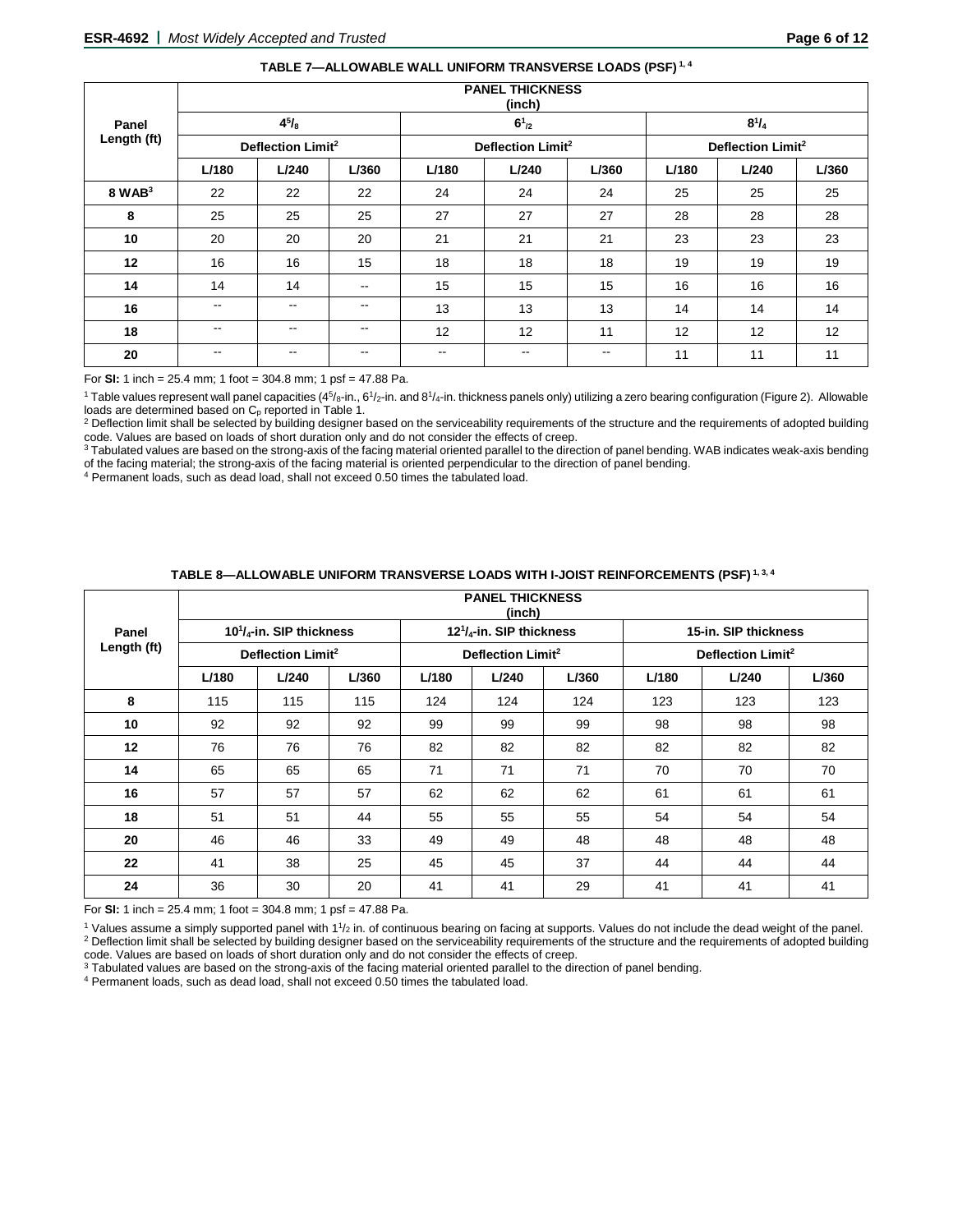## **TABLE 9—ALLOWABLE AXIAL LOADS (PLF) 1,2,3,4**

| <b>Lateral Brace Spacing</b> | <b>PANEL THICKNESS</b><br>(inch) |                          |              |  |  |  |  |  |
|------------------------------|----------------------------------|--------------------------|--------------|--|--|--|--|--|
| (ft)                         | $4^{5}/_{8}$                     | $6^{1}/_{2}$             | $8^{1}/_{4}$ |  |  |  |  |  |
| 8 WAB <sup>5</sup>           | 2320                             | 2470                     | 2530         |  |  |  |  |  |
| 8                            | 3630                             | 4070                     | 4240         |  |  |  |  |  |
| 10                           | 3260                             | 3890                     | 4130         |  |  |  |  |  |
| 12                           | 2810                             | 3660                     | 4000         |  |  |  |  |  |
| 14                           | $\sim$                           | 3390                     | 3830         |  |  |  |  |  |
| 16                           | $\sim$                           | 3090                     | 3640         |  |  |  |  |  |
| 18                           | $\sim$                           | 2790                     | 3430         |  |  |  |  |  |
| 20                           | $- -$                            | $\overline{\phantom{m}}$ | 3190         |  |  |  |  |  |

For **SI:** 1 inch = 25.4 mm; 1 foot = 304.8 mm; 1 PLF = 14.59 N/m.

1 Permanent loads, such as dead load, shall not exceed 0.50 times the tabulated load.

<sup>2</sup> All values are for normal duration and may not be increased for other durations.

<sup>3</sup> Axial loads shall be applied concentrically to the top of the panel through repetitive members spaced not more than 24-in. on center. Such members shall be fastened to a rim board or similar member to distribute along the top of the SIP.

4 The ends of both facings must bear on the supporting foundation or structure to achieve the tabulated axial loads.

<sup>5</sup> Tabulated values are based on the strong-axis of the facing material oriented parallel to the direction of panel bending. WAB indicates weak-axis bending of the facing material; the strong-axis of the facing material is oriented perpendicular to the direction of panel bending.

### **TABLE 10—ALLOWABLE UNIFORM TRANSVERSE LOADS FOR SIPS WITH OPENINGS, 36-IN. MAXIMUM SPAN (PSF) 1,4,5,6**

|                     | <b>PANEL THICKNESS</b><br>(inch) |                   |       |                          |                               |                          |       |                               |       |  |  |  |
|---------------------|----------------------------------|-------------------|-------|--------------------------|-------------------------------|--------------------------|-------|-------------------------------|-------|--|--|--|
| <b>Panel Length</b> |                                  | $4^{5}/_{8}$      |       |                          | $6^{1}/_{2}$                  |                          |       | $8^{1}/_{4}$                  |       |  |  |  |
| (f <sup>t</sup> )   | Deflection Limit <sup>2</sup>    |                   |       |                          | Deflection Limit <sup>2</sup> |                          |       | Deflection Limit <sup>2</sup> |       |  |  |  |
|                     | L/180                            | L/240             | L/360 | L/180                    | L/240                         | L/360                    | L/180 | L/240                         | L/360 |  |  |  |
| $8$ WAB $3$         | 23                               | 17                | 11    | 42                       | 31                            | 21                       | 62    | 47                            | 31    |  |  |  |
| 8                   | 31                               | 23                | 15    | 57                       | 43                            | 28                       | 75    | 65                            | 43    |  |  |  |
| 10                  | 17                               | 13                | 8     | 33                       | 25                            | 16                       | 48    | 39                            | 26    |  |  |  |
| 12                  | 10                               | 8                 | 5     | 21                       | 16                            | 10                       | 33    | 25                            | 16    |  |  |  |
| 14                  | $\overline{7}$                   | 5                 | $- -$ | 14                       | 10                            | 7                        | 22    | 16                            | 11    |  |  |  |
| 16                  | $- -$                            | $- -$             | --    | 9                        | $\overline{7}$                | $\overline{\phantom{a}}$ | 15    | 11                            | 7     |  |  |  |
| 18                  | $- -$                            | $\qquad \qquad -$ | $-$   | $\overline{7}$           | 5                             | $\sim$ $\sim$            | 11    | 8                             | 5     |  |  |  |
| 20                  | --                               |                   | $- -$ | $\overline{\phantom{m}}$ | $- -$                         | $\overline{\phantom{m}}$ | 8     | 6                             | --    |  |  |  |

For **SI:** 1 inch = 25.4 mm; 1 foot = 304.8 mm; 1 psf = 47.88 Pa.

*See Table 11 for notes.*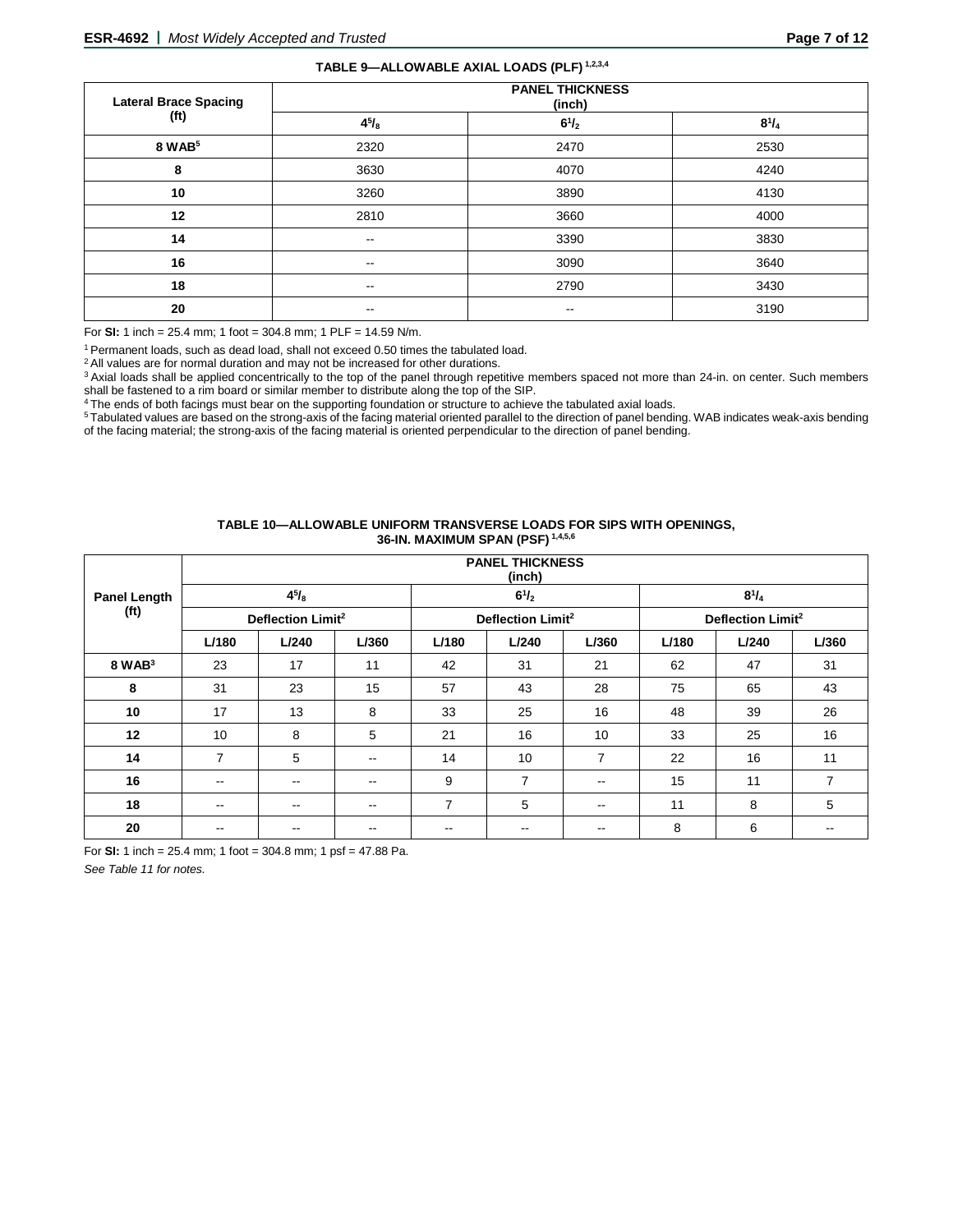### **TABLE 11—ALLOWABLE UNIFORM TRANSVERSE LOADS FOR SIPS WITH OPENINGS, 72-INCH MAXIMUM SPAN (PSF) 1,4,5,6**

|                                          | <b>PANEL THICKNESS</b><br>(inch) |                          |                               |       |                |                               |       |       |       |
|------------------------------------------|----------------------------------|--------------------------|-------------------------------|-------|----------------|-------------------------------|-------|-------|-------|
| <b>Panel Length</b><br>(f <sup>t</sup> ) | $4^{5}/_{8}$                     |                          | $6^{1}/_{2}$                  |       | $8^{1}/_{4}$   |                               |       |       |       |
|                                          | Deflection Limit <sup>2</sup>    |                          | Deflection Limit <sup>2</sup> |       |                | Deflection Limit <sup>2</sup> |       |       |       |
|                                          | L/180                            | L/240                    | L/360                         | L/180 | L/240          | L/360                         | L/180 | L/240 | L/360 |
| $8$ WAB $3$                              | 16                               | 12                       | 8                             | 29    | 23             | 15                            | 39    | 36    | 24    |
| 8                                        | 23                               | 17                       | 11                            | 37    | 33             | 22                            | 49    | 49    | 34    |
| 10                                       | 12                               | 9                        | 6                             | 24    | 19             | 12                            | 31    | 29    | 19    |
| 12                                       | $\overline{7}$                   | 5                        | $\sim$ $\sim$                 | 15    | 11             | 7                             | 21    | 18    | 12    |
| 14                                       | 5                                | $\overline{\phantom{a}}$ | $\sim$ $\sim$                 | 10    | $\overline{7}$ | 5                             | 16    | 12    | 8     |
| 16                                       | $\overline{\phantom{a}}$         | $\overline{\phantom{m}}$ | $\sim$ $\sim$                 | 7     | 5              | $- -$                         | 11    | 8     | 5     |
| 18                                       | $\overline{\phantom{a}}$         | --                       | $\sim$ $\sim$                 | 5     | --             | $- -$                         | 8     | 6     | $- -$ |
| 20                                       | --                               | --                       |                               | --    |                | --                            | 6     | --    |       |

For **SI:** 1 inch = 25.4 mm; 1 foot = 304.8 mm; 1 psf = 47.88 Pa.

<sup>1</sup> Table values represent wall panel capacities utilizing a zero bearing configuration (Figure 2). Construction shall be as described in Section 4.1.7 of this report.

<sup>2</sup> Deflection limit shall be selected by building designer based on the serviceability requirements of the structure and the requirements of adopted building code. Values are based on loads of short duration only and do not consider the effects of creep.

<sup>3</sup> Tabulated values are based on the strong-axis of the facing material oriented parallel to the direction of panel bending. WAB indicates weak-axis bending of the facing material; the strong-axis of the facing material is oriented perpendicular to the direction of panel bending.

 $4$  Permanent loads, such as dead load, shall not exceed 0.50 times the tabulated load.<br> $5$  Tabulated values assume header depths ranging from 12-in. to 36-in.

 $6$  SIP splines are not permitted within 6-in. of the end of the header and are not permitted within the header.

# **TABLE 12—ALLOWABLE AXIAL LOADS FOR SIPS WITH OPENINGS, 36-IN. MAXIMUM SPAN (PLF) 1,2,3,4,6,7**

| <b>Lateral Brace Spacing</b> | <b>Panel Thickness</b><br>(inch) |              |              |  |
|------------------------------|----------------------------------|--------------|--------------|--|
| (f <sup>t</sup> )            | $4^{5}/_{8}$                     | $6^{1}/_{2}$ | $8^{1}/_{4}$ |  |
| 8 WAB <sup>5</sup>           | 770                              | 820          | 840          |  |
| 8                            | 1210                             | 1355         | 1410         |  |
| 10                           | 1085                             | 1295         | 1375         |  |
| 12                           | 935                              | 1220         | 1330         |  |
| 14                           | $- -$                            | 1130         | 1275         |  |
| 16                           | $- -$                            | 1030         | 1210         |  |
| 18                           | --                               | 930          | 1140         |  |
| 20                           | $\sim$ $\sim$                    | --           | 1060         |  |

For **SI:** 1 inch = 25.4 mm; 1 foot = 304.8 mm; ; 1 plf = 14.59 N/m.

*See Table 13 for notes.*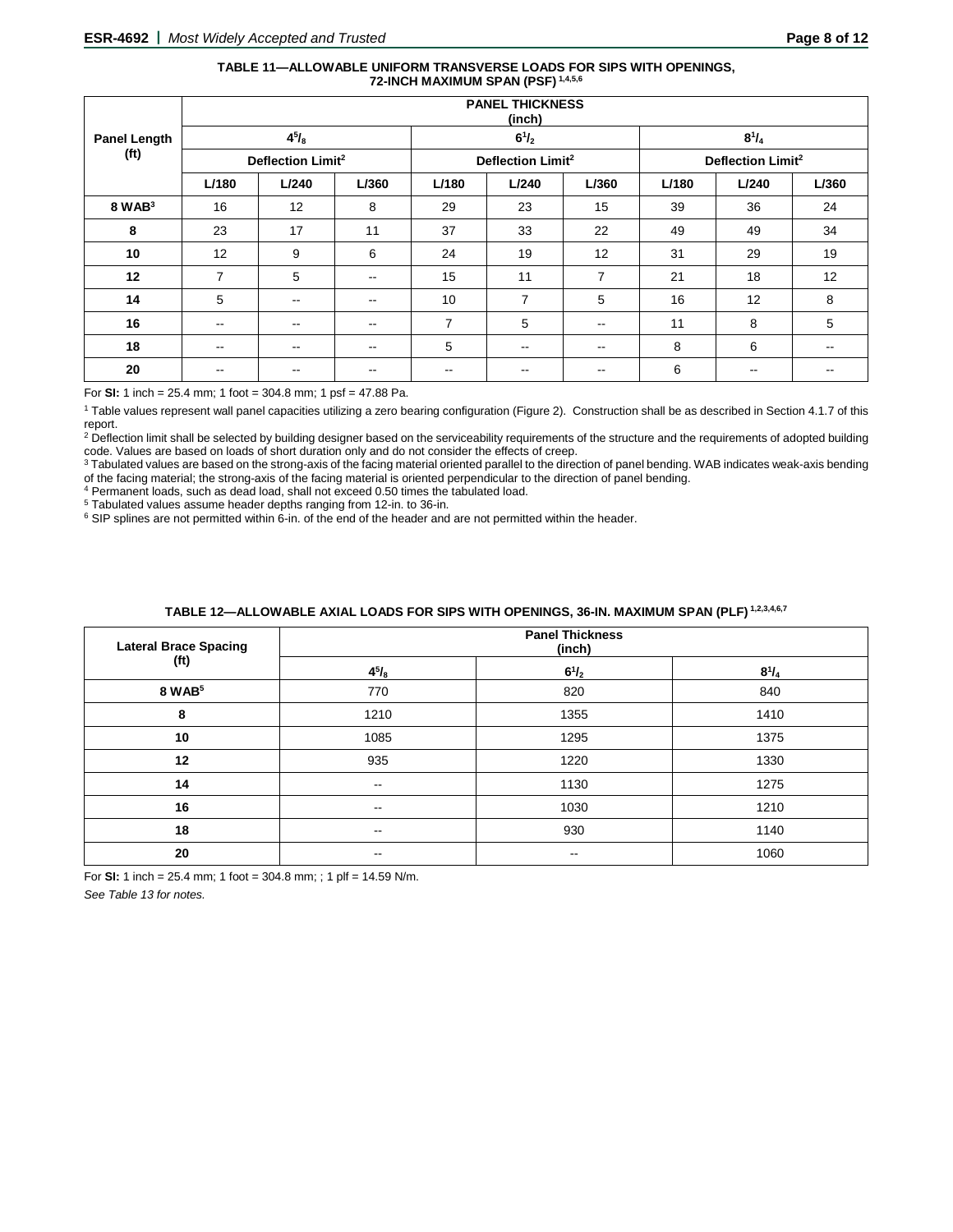# **TABLE 13—ALLOWABLE AXIAL LOADS FOR SIPS WITH OPENINGS, 72-IN. MAXIMUM SPAN (PLF) 1,2,3,4,6,7**

| <b>Lateral Brace Spacing</b> | <b>Panel Thickness</b><br>(inch) |              |              |  |
|------------------------------|----------------------------------|--------------|--------------|--|
| (f <sup>t</sup> )            | $4^{5/8}$                        | $6^{1}/_{2}$ | $8^{1}/_{4}$ |  |
| 8 WAB <sup>5</sup>           | 460                              | 490          | 505          |  |
| 8                            | 725                              | 810          | 845          |  |
| 10                           | 650                              | 775          | 825          |  |
| 12                           | 560                              | 730          | 800          |  |
| 14                           | $\sim$ $\sim$                    | 675          | 765          |  |
| 16                           | $\sim$ $\sim$                    | 615          | 725          |  |
| 18                           | $\sim$ $\sim$                    | 555          | 685          |  |
| 20                           | $\sim$ $\sim$                    | $- -$        | 635          |  |

For **SI:** 1 inch = 25.4 mm; 1 foot = 304.8 mm; 1 plf = 14.59 N/m.

1 Permanent loads, such as dead load, shall not exceed 0.50 times the tabulated load.

<sup>2</sup> All values are for normal duration and may not be increased for other durations.

<sup>3</sup> Axial loads shall be applied concentrically to the top of the panel through repetitive members spaced not more than 24-in. on center. Such members shall be fastened to a rim board or similar member to distribute along the top of the SIP.

4 The ends of both facings must bear on the supporting foundation or structure to achieve the tabulated axial loads.

<sup>5</sup> Tabulated values are based on the strong-axis of the facing material oriented parallel to the direction of panel bending. WAB indicates weak-axis bending of the facing material; the strong-axis of the facing material is oriented perpendicular to the direction of panel bending.<br><sup>6</sup> Tabulated values assume header depths ranging from 12-in. to 36-in.

 $^7$  SIP splines are not permitted within 6-in. of the end of the header and are not permitted within the header.

#### **TABLE 14—ALLOWABLE IN-PLANE SHEAR STRENGTH (POUNDS PER FOOT) FOR SIP SHEAR WALLS (WIND AND SEISMIC LOADS IN SEISMIC DESIGN CATEGORIES A, B AND C) 1, 2**

|                                    | <b>Minimum</b><br><b>Nominal</b> | Minimum Facing Connections <sup>2,4</sup>            |                                                      |                                                      |                               |
|------------------------------------|----------------------------------|------------------------------------------------------|------------------------------------------------------|------------------------------------------------------|-------------------------------|
| <b>Spline</b><br>Type <sup>3</sup> | <b>SIP</b><br>Thickness<br>(in.) | Chord <sup>2</sup>                                   | Plate <sup>2</sup>                                   | $S$ pline <sup>3</sup>                               | <b>Shear</b><br>Strength(plf) |
| Block or                           | $4^{5}/_{8}$                     | 0.131-in. x $2^{1}/2$ -in. nails,<br>6-in. on center | 0.131-in. x $2^{1}/2$ -in. nails.<br>6-in. on center | 0.131-in. x $2^{1}/2$ -in. nails,<br>6-in. on center | 380                           |
| Surface Spline                     | $8^{1}/_{4}$                     | 0.131-in. x $2^{1/2}$ -in. nails,<br>6-in. on center | 0.131-in. x $2^{1/2}$ -in. nails.<br>6-in. on center | 0.131-in. x $2^{1/2}$ -in. nails,<br>6-in. on center | 400                           |

For **SI:** 1 inch = 25.4 mm; 1 foot = 304.8 mm; 1 psf = 47.88 Pa.; 1 plf = 14.59 N/m.

<sup>1</sup> Maximum shear wall dimensions ratio shall not exceed 2:1 (height: width) for resisting wind or seismic loads.

<sup>2</sup> Chords, hold downs and connections to other structural elements must be designed by a registered design professional in accordance with accepted engineering practice.

<sup>3</sup> Spline type at interior panel-to-panel joints only. Solid chord members are required at each end of each shear wall segment.

<sup>4</sup> Required connections must be made on each side of the panel. Dimensional or engineered lumber shall have an equivalent specific gravity of 0.42 or greater.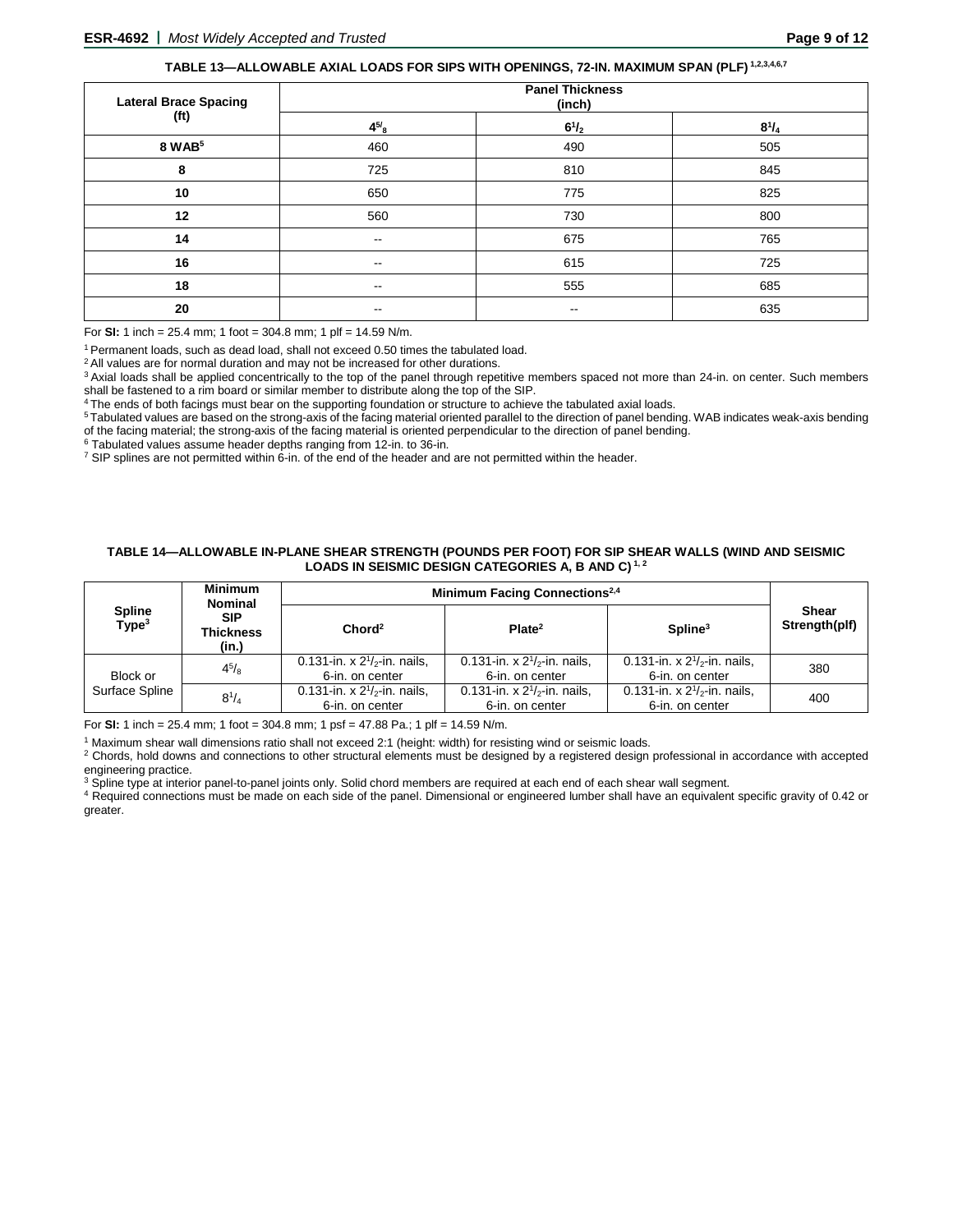### **TABLE 15—ALLOWABLE IN-PLANE SHEAR STRENGTH FOR HORIZONTAL DIAPHRAGMS SUBJECTED TO WIND OR SEISMIC LOADING**

| <b>Minimum</b>                                  |                                                                                                                                                            | <b>Shear</b>                                                                                                                                                 |                                                                                                |                          |                      |
|-------------------------------------------------|------------------------------------------------------------------------------------------------------------------------------------------------------------|--------------------------------------------------------------------------------------------------------------------------------------------------------------|------------------------------------------------------------------------------------------------|--------------------------|----------------------|
| <b>Nominal SIP</b><br><b>Thickness</b><br>(in.) | Surface Spline <sup>1</sup><br>(Figure 3b)                                                                                                                 | <b>Interior</b><br><b>Boundary</b><br>Support Spline <sup>2,3</sup><br><b>Support Element</b><br>(Figure 3c)<br>(Figure 3a)                                  |                                                                                                | <b>Strength</b><br>(plf) | Max. Aspect<br>Ratio |
| $8 - 1/4$                                       | 0.131-in. x $2^{1}/2$ -in. nails,<br>6-in. on center<br>$\frac{7}{16}$ -in. x 3-in.<br><b>OSB Surface Spline</b>                                           | 10-in. length, 0.190-in.<br>shank diameter, 0.255-in.<br>thread $o.d., 2.750-in.$<br>thread length, 0.625-in.<br>head diameter SIP screw.<br>6-in. on center | 0.131-in. x $2^{1}/2$ -in. nails,<br>6-in. on center                                           | 265                      | 3:1                  |
|                                                 | 0.131-in. x $2^{1}/2$ -in. nails,<br>4-in, on center<br>$\frac{7}{16}$ -in. x 3-in.<br><b>OSB Surface Spline</b>                                           | 10-in. length, 0.190-in.<br>shank diameter, 0.255-in.<br>thread o.d., 2.750-in.<br>thread length, 0.625-in.<br>head diameter SIP screw.<br>4-in, on center   | 0.131-in. x $2^{1}/2$ -in. nails,<br>4-in. on center                                           | 330                      | 3:1                  |
|                                                 | 0.131-in. x $2^{1/2}$ -in. nails,<br>2-in. on center, two rows<br>staggered $\frac{3}{8}$ -in.<br>$\frac{7}{16}$ -in. x 3-in.<br><b>OSB Surface Spline</b> | 10-in. length, 0.190-in.<br>shank diameter, 0.255-in.<br>thread $o.d., 2.750-in.$<br>thread length, 0.625-in.<br>head diameter SIP screw.<br>3-in, on center | 0.131-in. x $2^{1/2}$ -in. nails,<br>2-in. on center, two rows<br>staggered $\frac{3}{8}$ -in. | 575                      | 3:1                  |

For **SI:** 1 inch = 25.4 mm, 1 PLF = 14.59 N/m

1Surface or block spline only at interior panel-to-panel joints. Specified fasteners are required on both sides of panel joint through the top surface only, as shown in Figure 3b.

 ${}^{2}$ Interior support spline shall be solid lumber  $11/2$ -inch-wide minimum and have a specific gravity of 0.42 or greater. Specified fasteners are required through both facings as shown in Figure 3c.

3Attachment of panels to interior supports is the responsibility of the designer and are not included with the shear strength capacities in this table.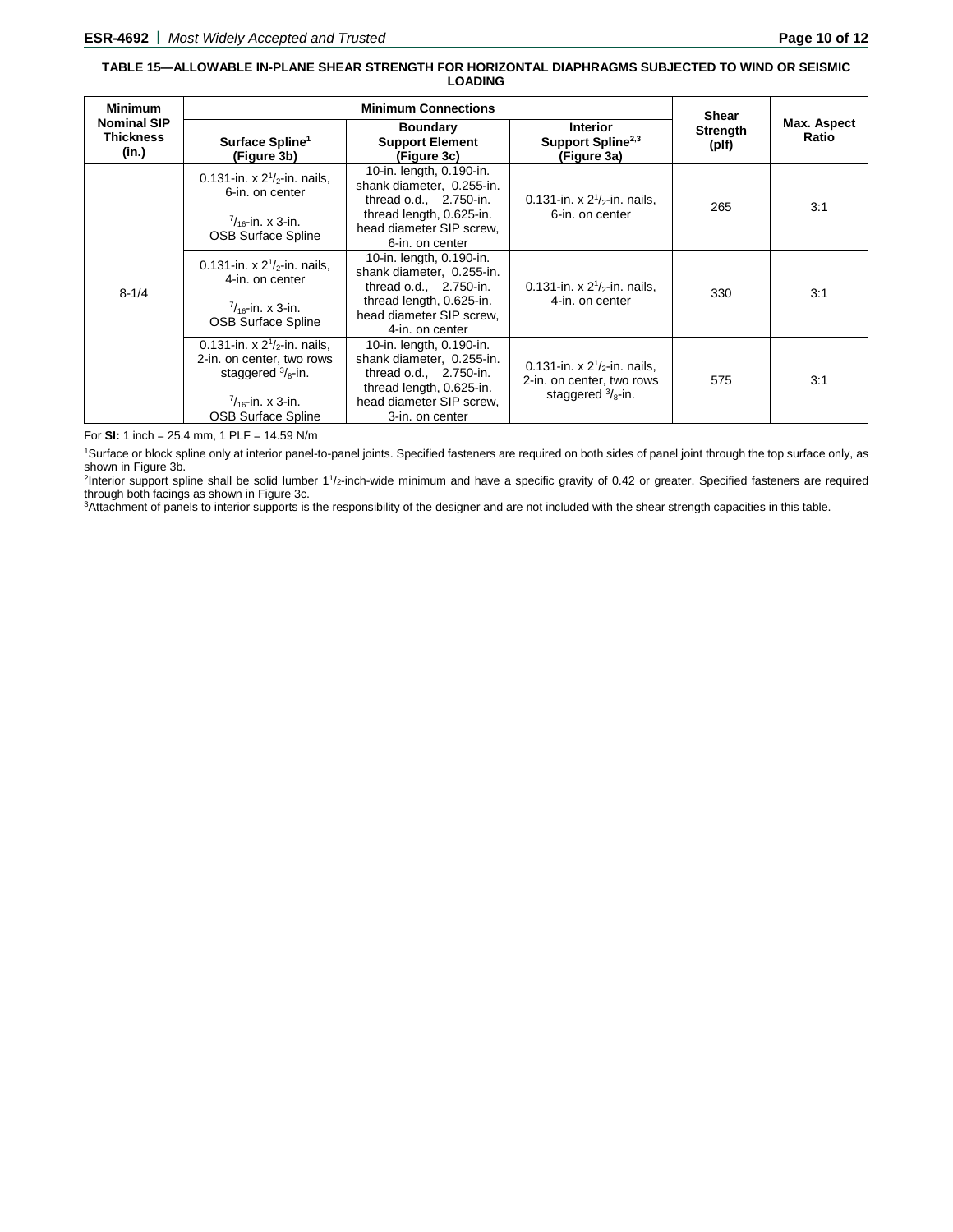# **TABLE 16—COMPONENT MATERIAL SOURCES**

| Facing                                                                                                                                       | Core                                                                                                                     | <b>Adhesive</b>                                                                                        |
|----------------------------------------------------------------------------------------------------------------------------------------------|--------------------------------------------------------------------------------------------------------------------------|--------------------------------------------------------------------------------------------------------|
| Louisiana-Pacific Corporation<br>Sagola, MI<br>Distributed by:<br>Viking Forest Products, LLC<br>7615 Smetana Lane<br>Eden Prairie, MN 55344 | Atlas Molded Products.<br>A Division of Atlas Roofing Corporation<br>8240 Byron Center Road SW<br>Byron Center, MI 49315 | Ashland, LLC<br>5475 Rings Road<br>Dublin, OH 43017                                                    |
| Norbord, Inc.<br>1 Toronto Street, Suite 600<br>Toronto ON, Canada M5C 2W4                                                                   | Benchmark Foam, Inc.<br>401 Pheasant Ridge Drive<br>Watertown, SD 57201                                                  | <b>DuPont Specialty Products</b><br>200 Larkin Center<br>1501 Larkin Center Drive<br>Midland, MI 48674 |
| Tolko Industries, Ltd.<br>3203 30 <sup>th</sup> Avenue<br>Vernon BC, Canada V1T 6M1                                                          | Carpenter Foam<br>1021 E Springfield Road<br>High Point, NC 27263                                                        |                                                                                                        |
|                                                                                                                                              | <b>Creative Packaging Company</b><br>6301 Midland Industrial Drive<br>Shelbyville, KY 40065                              |                                                                                                        |
|                                                                                                                                              | Insulfoam, a Carlisle Company<br>1507 Sunburst Lane<br>Mead, NE 68041 (I-41)                                             |                                                                                                        |
|                                                                                                                                              | lowa EPS Products, Inc.<br>5554 N.E. 16 <sup>th</sup> Street<br>Des Moines, IA 50313                                     |                                                                                                        |
|                                                                                                                                              | OPCO, Inc.<br>P.O. Box 101<br>Latrobe, PA 15650                                                                          |                                                                                                        |
|                                                                                                                                              | Plymouth Foam<br>1 Southern Gateway Drive<br>Gnadenhutten, OH 44629                                                      |                                                                                                        |
|                                                                                                                                              | Polar Industries, Inc.<br>32 Gramar Avenue<br>Prospect, CT 06712                                                         |                                                                                                        |
|                                                                                                                                              | Powerfoam Insulation<br>Division of Metl-Span LTD.<br>550 Murray Street, Highway 287<br>Midlothian, TX 76065             |                                                                                                        |
|                                                                                                                                              | Thermal Foams, Inc.<br>2101 Kenmore Avenue<br>Buffalo, NY 14207                                                          |                                                                                                        |